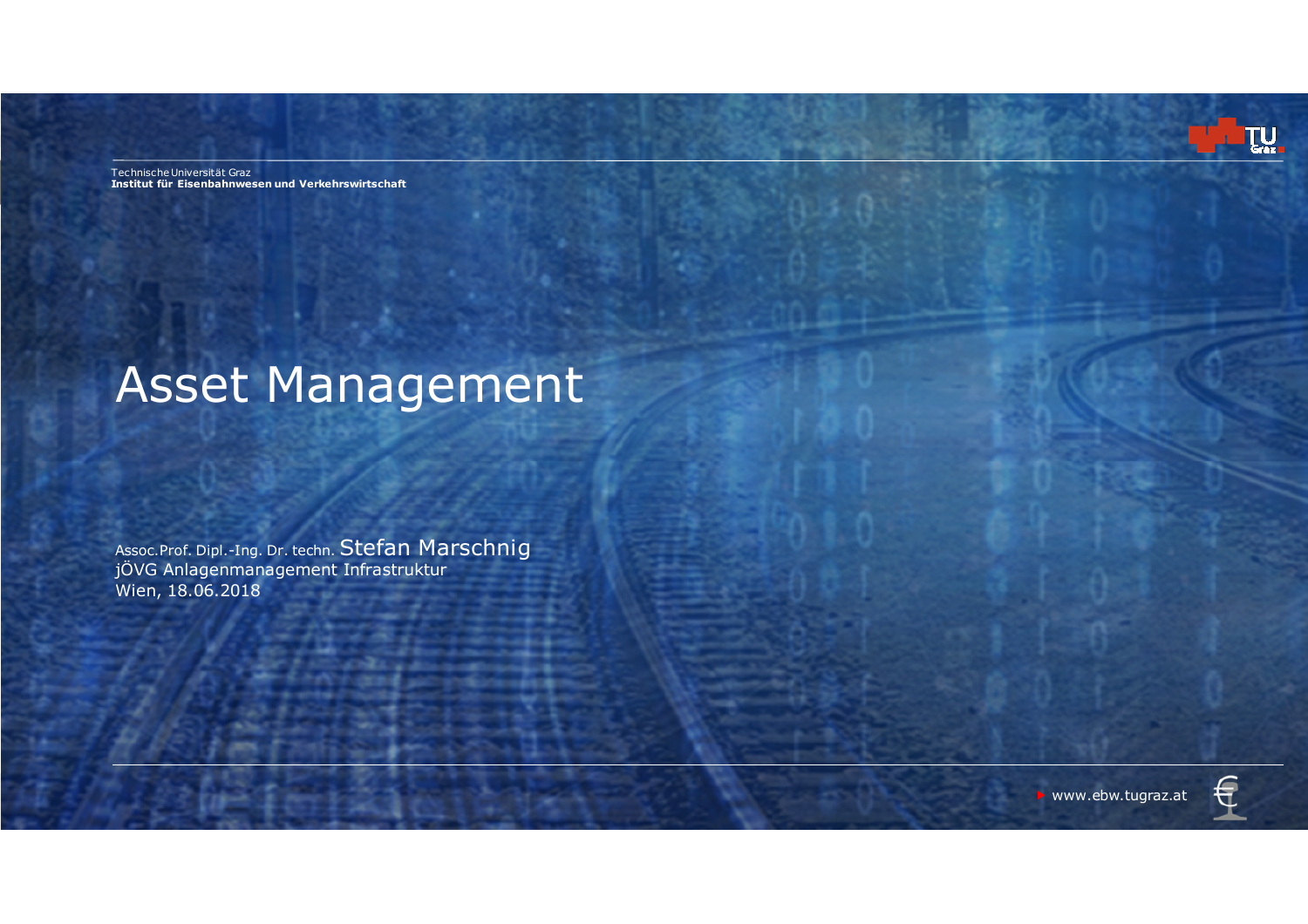

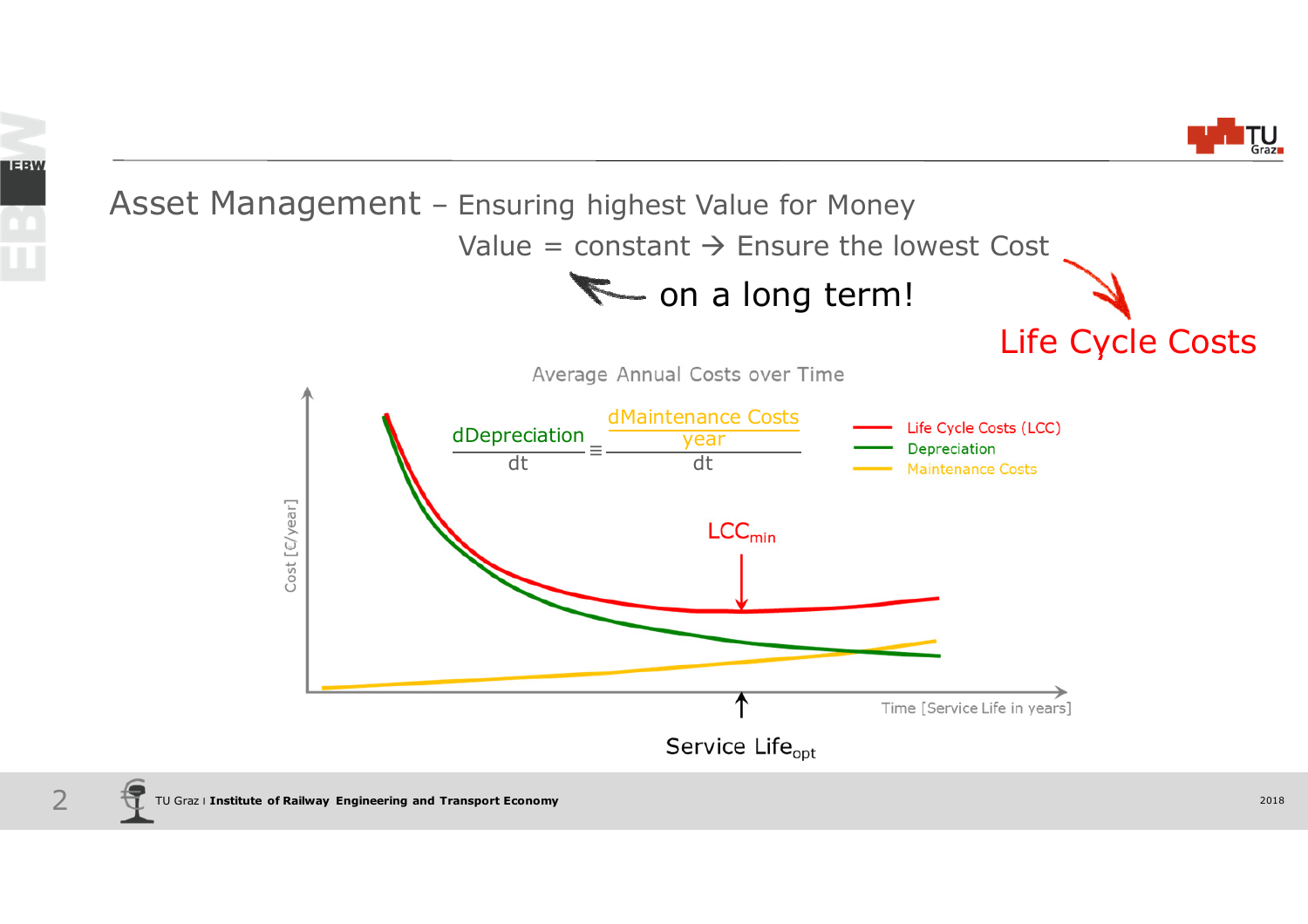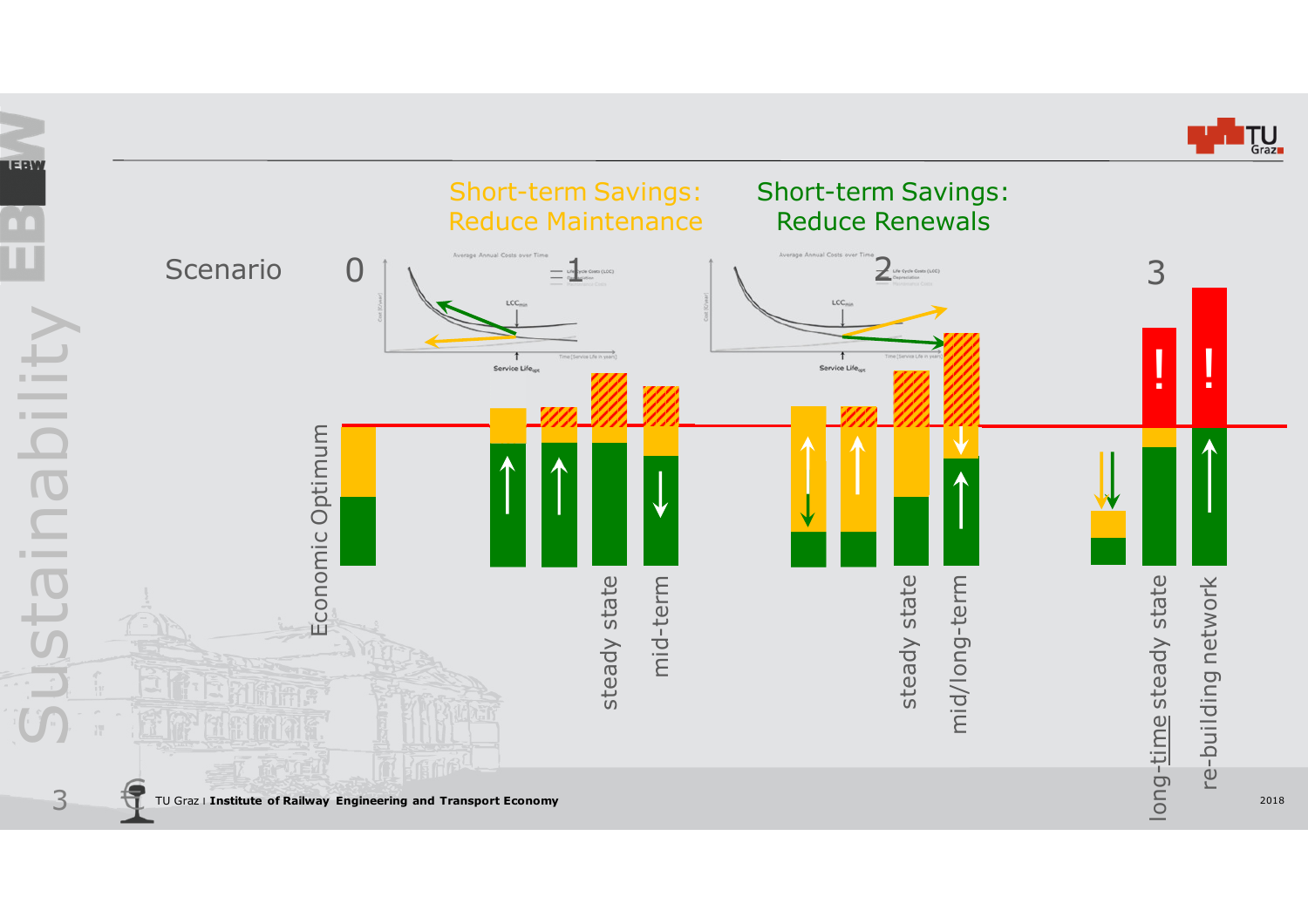

### Real World?

4

Sustainability

staina

**Contractor** 

LEBW

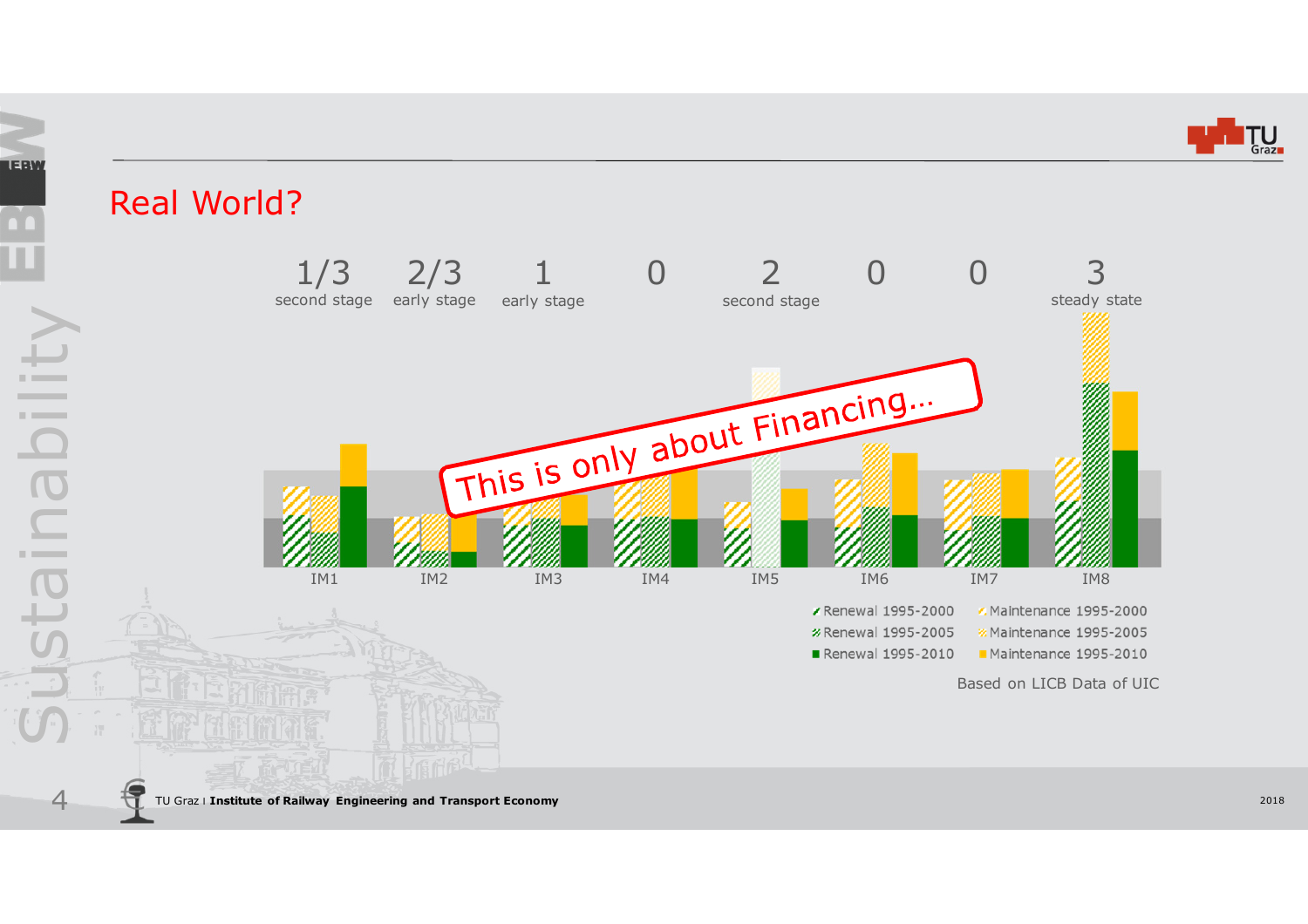



LEBW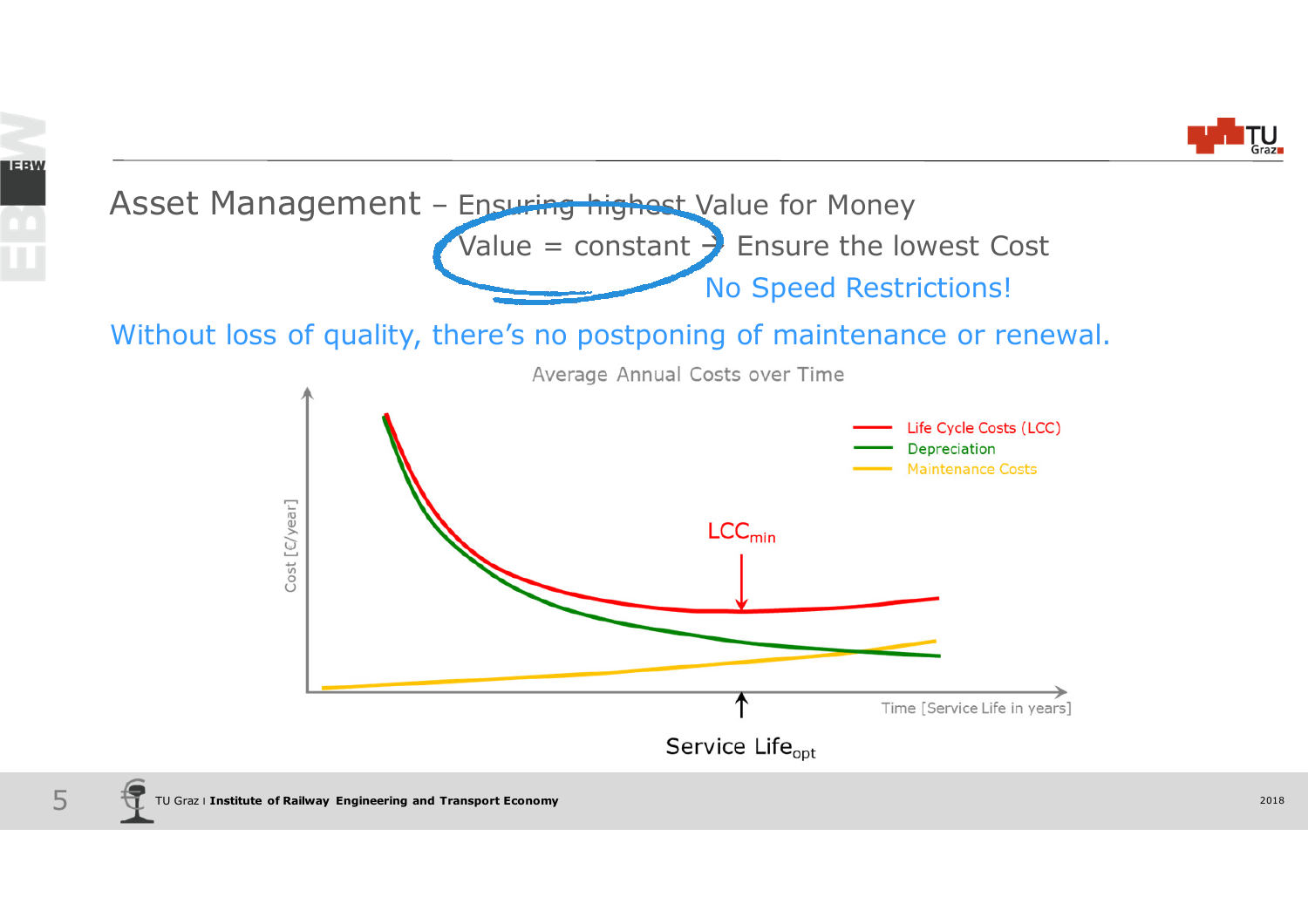

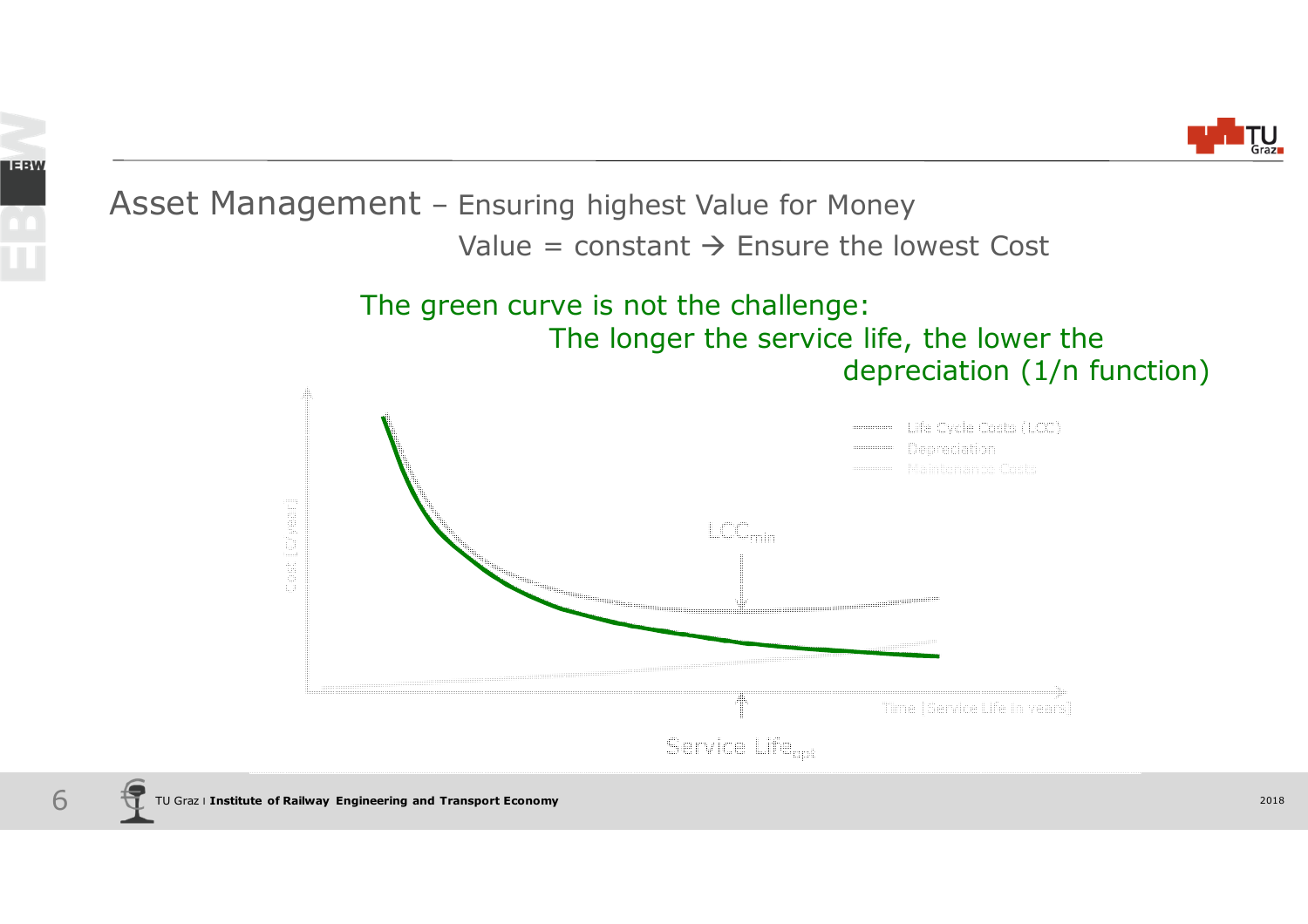



#### It's all about the maintenance costs!

This gives the main tasks for Asset Management:

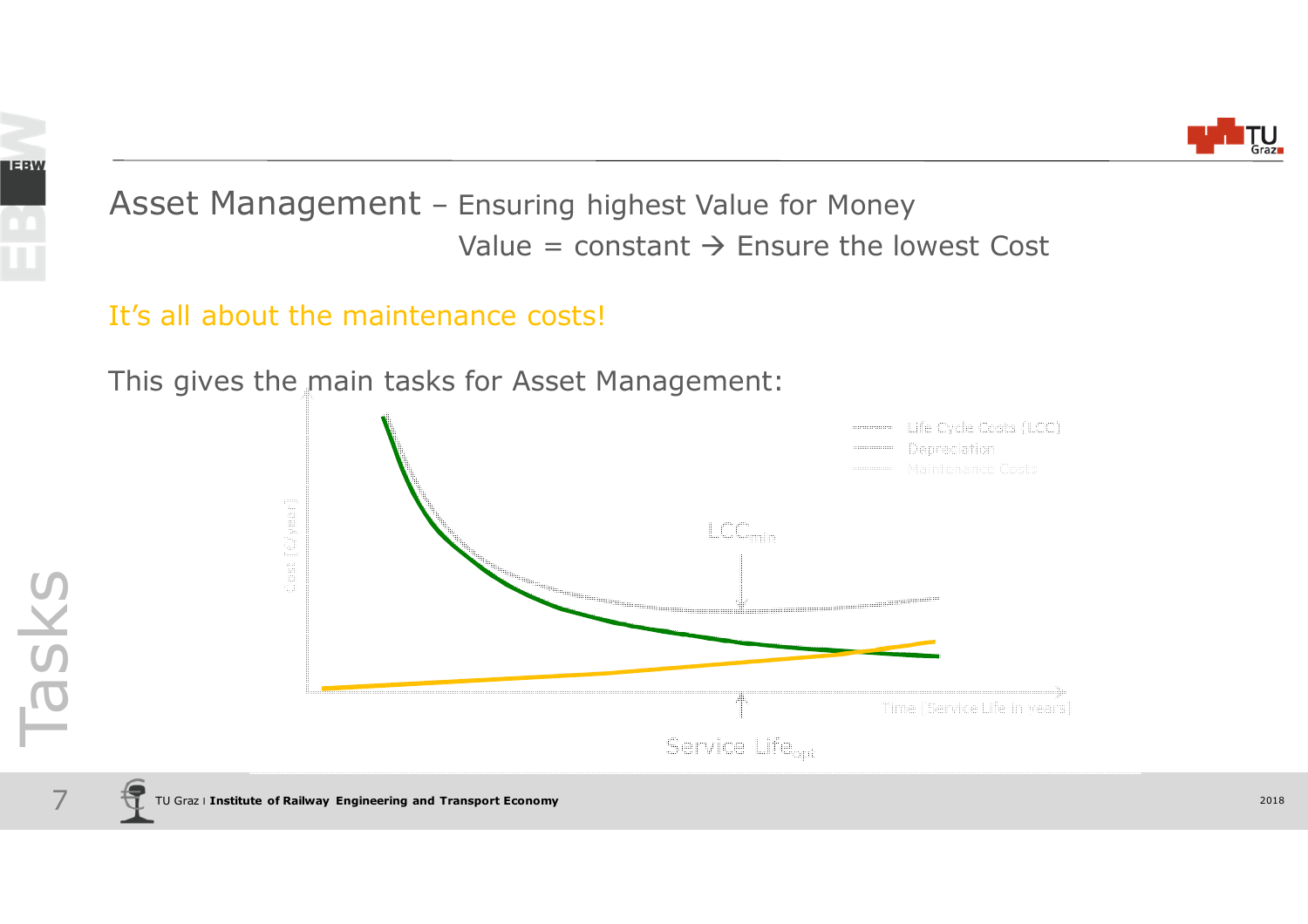

It's all about the maintenance costs!

This gives the main tasks for Asset Management:

1 Monitoring of the Asset Quality

And of course smart! specific (components) measurable (and reproducible) achievable (only net-wide information is real information)reliabletime-phased (with a frequency necessary)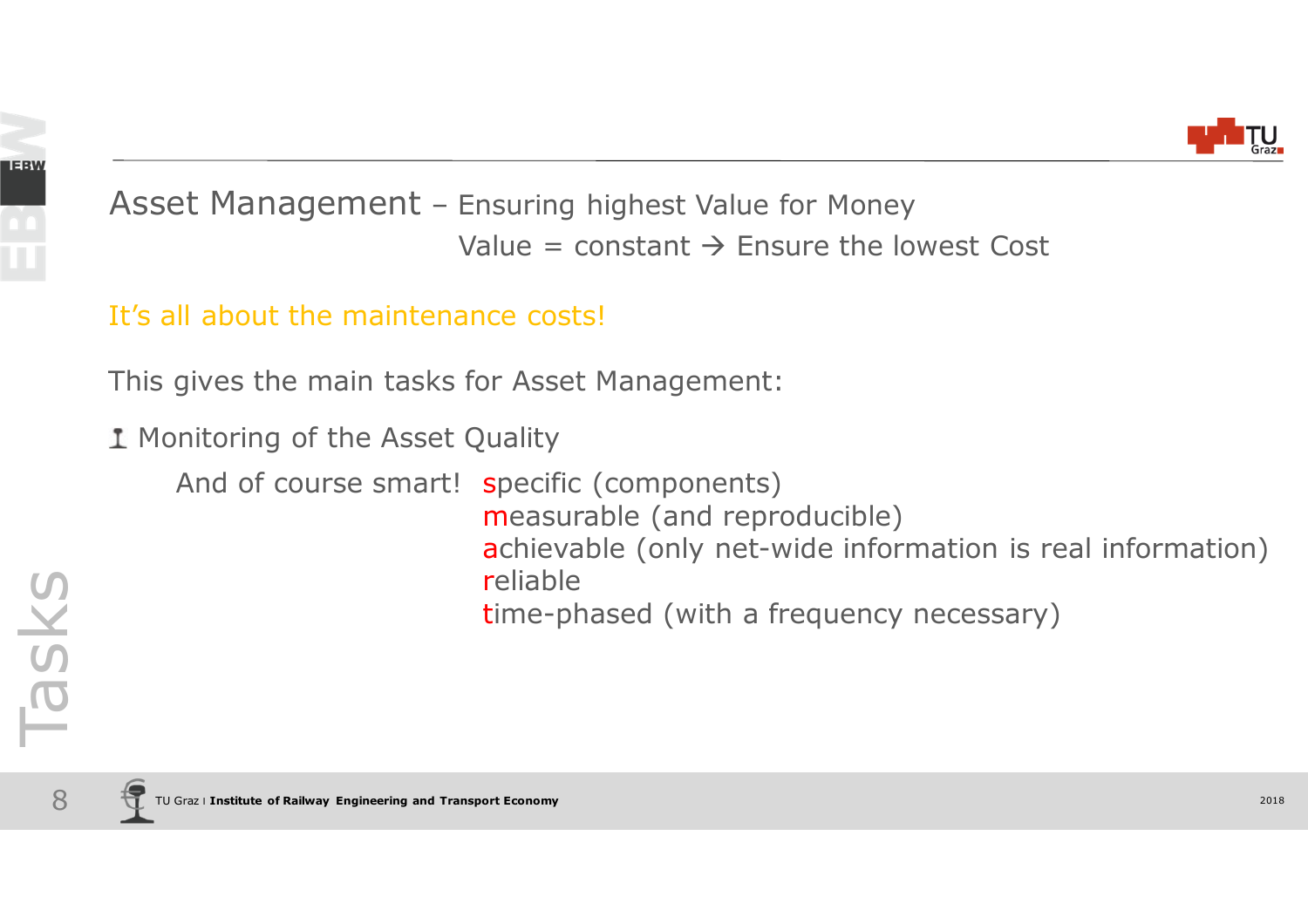

#### It's all about the maintenance costs!

This gives the main tasks for Asset Management:

1 Monitoring of the Asset Quality

Documentation of executed Maintenance

Smart, of course! specific (which work) measurable (from km to km) achievable (only net-wide information is real information)reliabletime-related (when was the work done)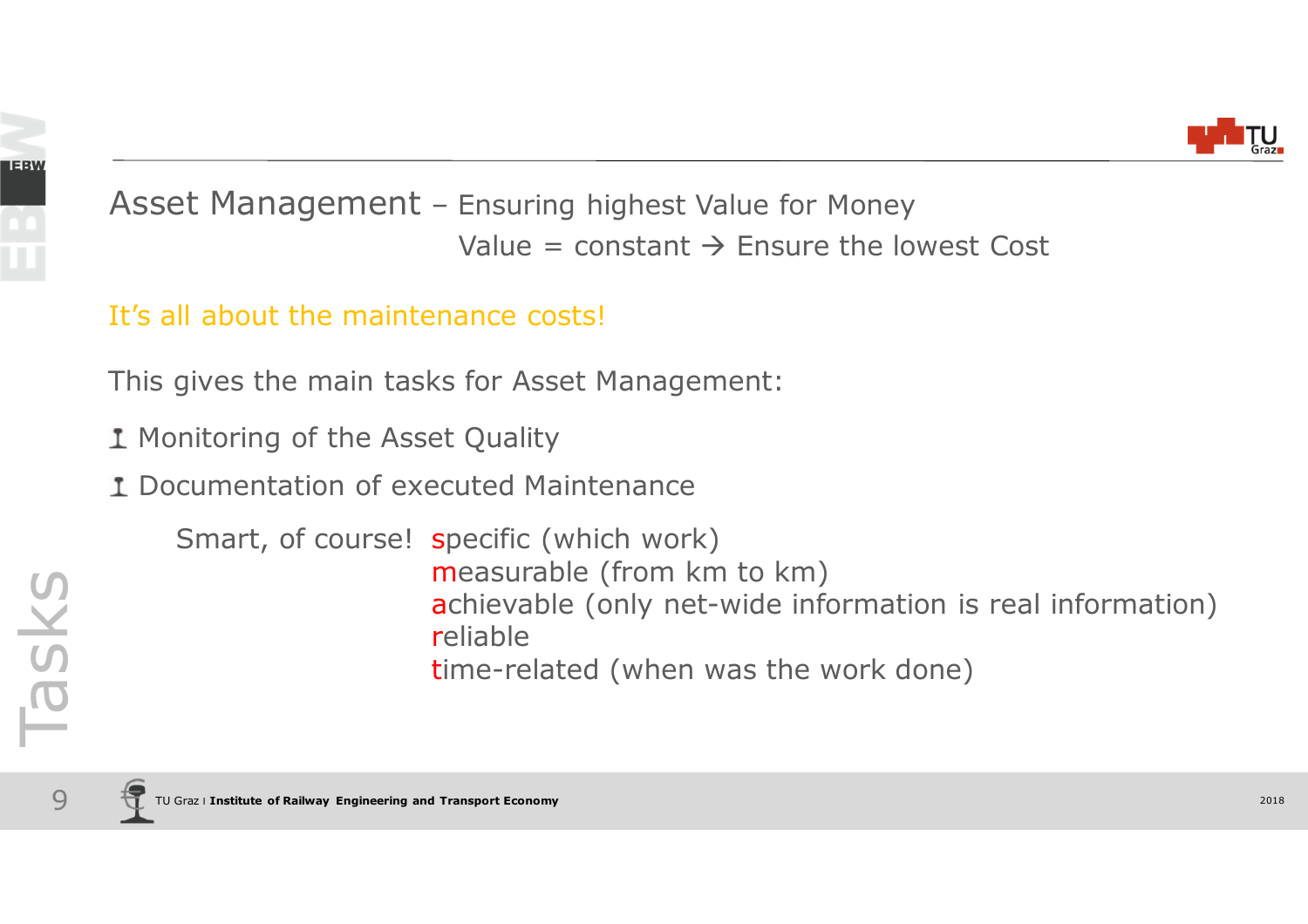

#### It's all about the maintenance costs!

This gives the main tasks for Asset Management:

- 1 Monitoring of the Asset Quality
- Documentation of executed Maintenance
- 1 Recalculation/Monitoring of Unit Costs
- 1 Monitoring and Forecasting of Traffic

Smart! specific (traffic segment, vehicles) measurable (forces, not tons!)achievable (line-wise)realistictime-related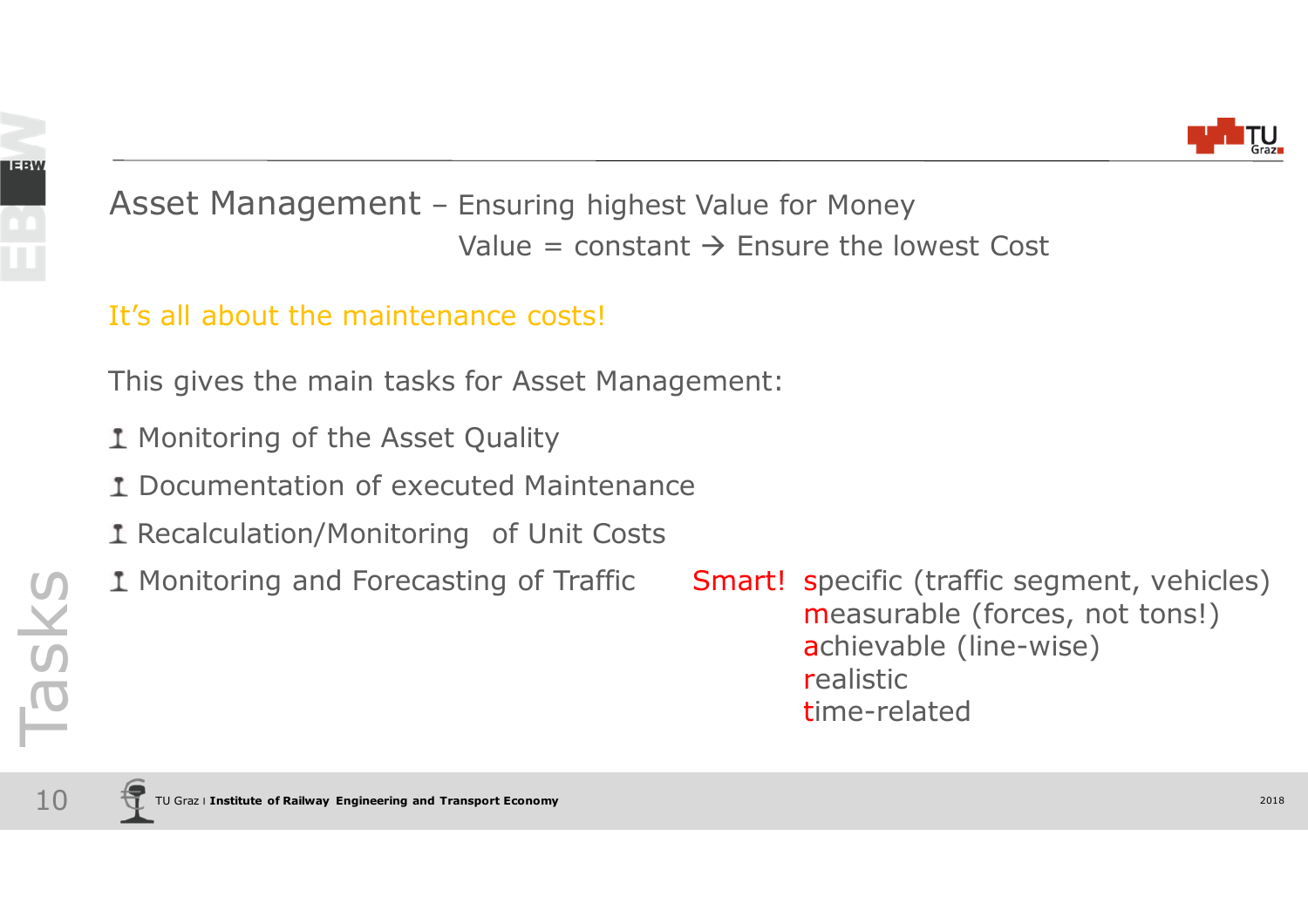

#### It's all about the maintenance costs!

This gives the main tasks for Asset Management:

- 1 Monitoring of the Asset Quality
- Documentation of executed Maintenance
- 1 Recalculation/Monitoring of Unit Costs
- 1 Monitoring and Forecasting of Traffic
- 1 Predicting Wear/Damage
- Deciding for Maintenance (which one?) or Renewal
- Inventing new Technologies and Tools (components, machinery, measuring/monitoring, The Tasks maintenance (which one?) or Renewal<br>
I Predicting Wear/Damage<br>
I Deciding for Maintenance (which one?) or Renewal<br>
I Inventing new Technologies and Tools (components, machinery, measuring,<br>
maintenance, infrastru